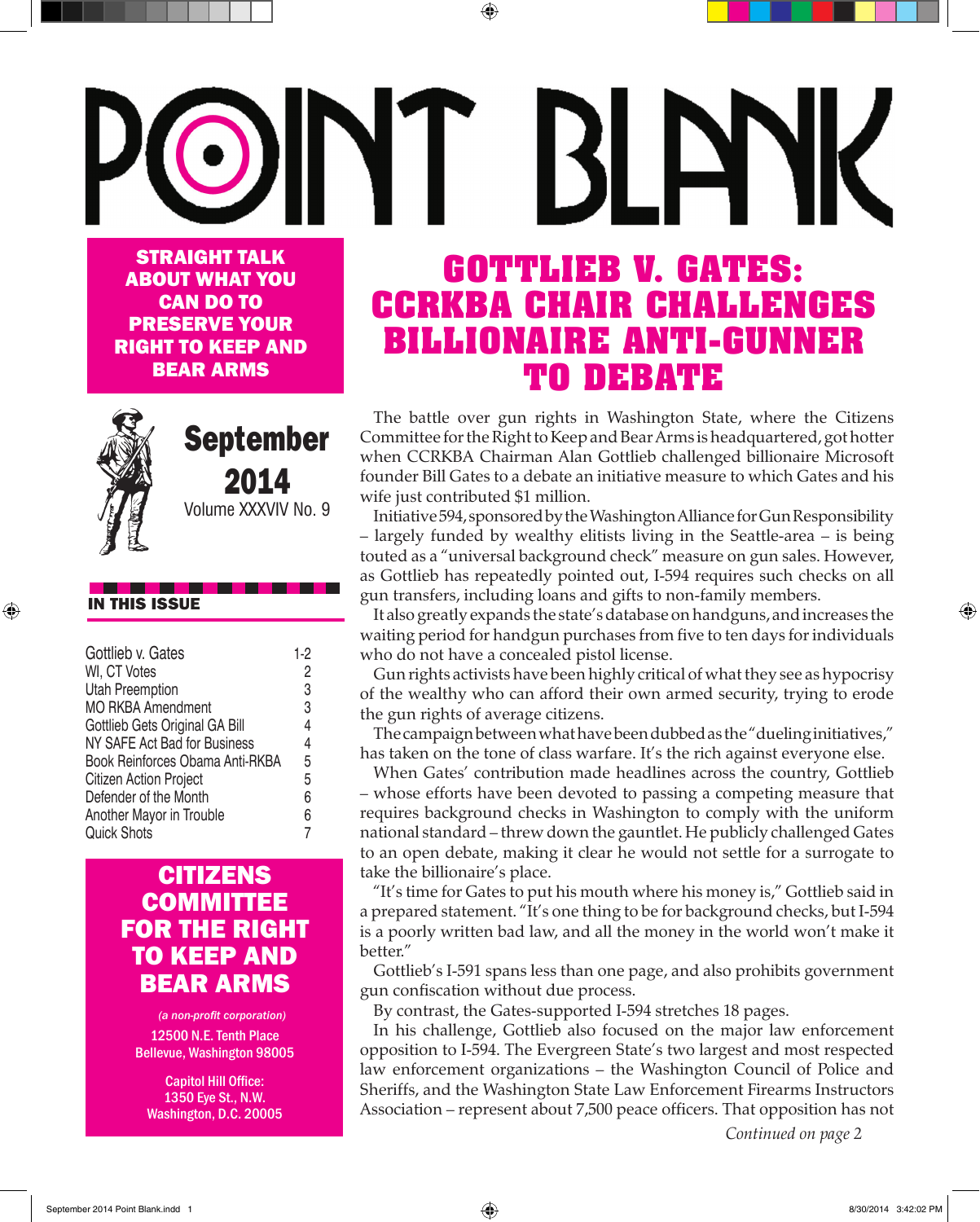⊕

*Page 2 September 2014*

## **WISCONSIN, CONNECTICUT VOTERS SUPPORT GUN RIGHTS**

⊕

Voters in Wisconsin and Connecticut supported gun rights in elections last month.

Pro-gun Milwaukee County Sheriff David Clarke, won the Democrat primary, beating a city police lieutenant who had gotten support from a number of outof-state groups, including antigun former New York Mayor Michael Bloomberg's political action committee. According to the newspaper, Bloomberg spent almost \$150,000 on television ads criticizing the incumbent sheriff.

Clarke came out swinging a week after his election victory, and Bloomberg was the target of his wrath. In an Op-ed published by the *Washington Times*, Sheriff Clarke noted that Bloomberg wanted to knock him out of the race because the sheriff had the audacity to advise

his constituents to get firearms and learn to use them in self-defense.

Sheriff Clarke also suggested that Bloomberg do some homework before trying to influence an election.

"Wisconsin happens to be a state where shooting sports are popular and deer hunting is sacrosanct," Clarke wrote. "State law allows people with a permit to carry concealed weapons. The fatal mistake he made was not doing his due diligence before betting on what he either thought or heard was my certain electoral demise Aug. 12. His hubris doesn't require him to assess the political climate before he puts his money on the table."

Meanwhile in Connecticut, gun rights activists are taking credit for influencing the outcome of a Republican primary race to

#### **DEBATE CHALLENGE** *continued from page 1*

been widely reported by Washington State media.

"If Gates accepts," Gottlieb said, "I expect him to explain why he thinks I-594 is such a hot idea when the Washington Council of Police and Sheriffs, and the Washington State Law Enforcement Firearms Instructors Association – the largest and most highly-respected law enforcement groups in the state – oppose the measure. He will also have to explain why both organizations emphatically support Initiative 591."

The Gates donation is not the only big money from Microsoft alumni.

"Bill Gates and his billionaire friends Paul Allen, Steve Ballmer and Nick Hanauer are using their

riches in an effort to buy an election," Gottlieb noted. "They will purchase slick advertising, buy professional spokesmen and try to steamroll their opponents. But Gates should speak for himself, and be willing to defend his position one-on-one."

Allen and Balmer both are Microsoft billionaires and Hanauer is a venture capitalist. All of them can afford private security teams.

"Gates should also make sure that if he accepts my challenge to debate, his bodyguards do not loan each other firearms, because that would be prohibited under the language of the gun control initiative he's funding," Gottlieb said. "I won't bring bodyguards, because I don't have any. My defense is the facts."

determine who will challenge antigun incumbent Democrat governor Dannel Malloy in November. In that primary, reports Politico, Tom Foley defeated John McKinney, with Foley receiving 56 percent of the tally, to McKinney's 44 percent of the overall vote cast in the election Aug. 12.

According to the *Hartford Courant*, McKinney was targeted by progunners due to his support in the state Senate for gun control in the state which came about after the tragic shootings at Sandy Hook Elementary in Newtown in 2012, which, reported the paper, is in his district.

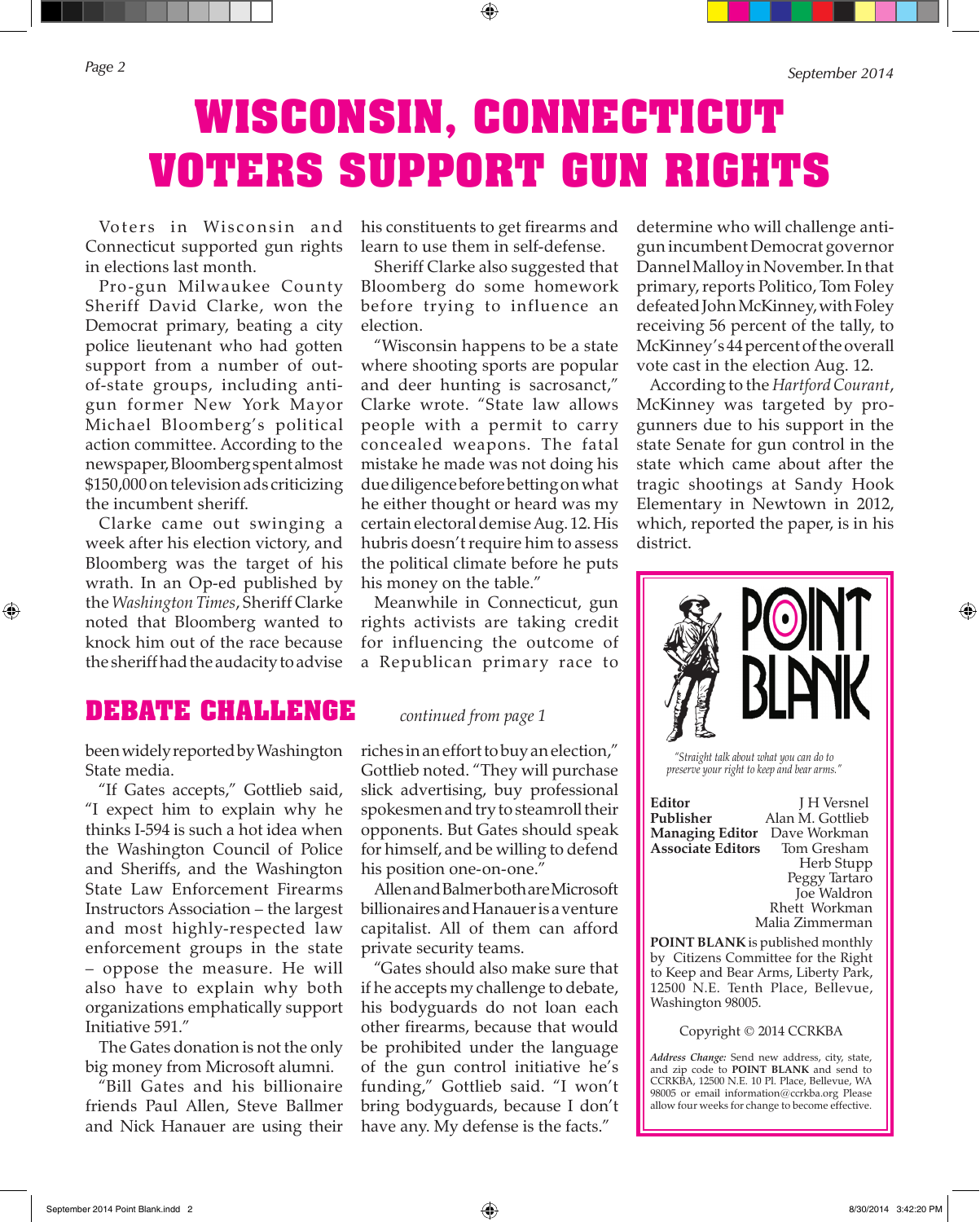⊕

Several communities in Utah have reportedly been looking at their local gun ordinances in an effort to bring them into line with the State's preemption statute, and the result will mean less confusion for gun owners.

It's part of the "Legal Preemption Project," launched by the Second Amendment Foundation, which is the sister organization of the Citizens Committee for the Right to Keep and Bear Arms. CCRKBA has joined SAF in an occasional legal dispute, one being a lawsuit against the City of Seattle, Wash.

That lawsuit was the result of an attempt by Seattle to first defy, and then to skirt, Washington's preemption law. At the time, CCRKBA Chairman Alan Gottlieb had sternly warned Mayors Against Illegal Guns, not to push forward with an attempt to ban firearms from public property in the city.

After defeating Seattle, the project was been launched in seven states.

State preemption statutes typically contain a provision that nullifies existing ordinances and regulations that are in conflict with such state laws. However, that doesn't mean cities and towns automatically remove those measures from their municipal codes. Many of those old ordinances linger for years until someone tries to enforce them.

CCRKBA is always on the lookout for violations, and when one comes to the organization's attention, it is referred to SAF for action.

Gottlieb noted to *Point Blank* that the preemption project ideally will get quick cooperation from local governments, which typically requires little more than some legislation to amend an offending regulation, or repeal it outright.

## **MISSOURI VOTERS STRENGTHEN STATE RKBA AMENDMENT**

Anti-gunners were upset after a devastating primary election loss in Missouri that saw voters, by an almost two-to-one margin, strengthened the State's constitutional right to keep and bear arms provision.

 $\textcircled{\scriptsize{+}}$ 

According to the S*t. Louis Post-Dispatch,* the Michael Bloombergfunded Moms Demand Action group issued a statement after seeing the amendment pass. "Today Missouri voters approved a gun lobby-backed proposal that could gravely undermine public safety," the statement read.

Gun prohibitionists intent on preventing the amendment from being passed, warned before the election that it could "impede enforcement of reasonable firearms restrictions," the Post-Dispatch story noted. But such rhetoric has been ineffective in the past when antigunners opposed concealed carry reform laws in several states, and

such predictions have proven to be wrong with the test of time.

According to the Missouri Secretary of State's office, over 600,000 state residents, or nearly 61 percent of those who voted, cast ballots in favor of Constitutional Amendment 5, a measure that strengthened gun rights in the state. The measure called for residents' rights to own firearms to be "unalienable", and also extended those rights to include ammunition and other accessories.

The *St. Louis Post Dispatch* reported the measure failed in St. Louis but passed widely elsewhere in the state.

The Missouri amendment states that the right is unalienable: "Any restriction on these rights shall be subject to strict scrutiny and the state of Missouri shall be obligated to uphold these rights and shall under no circumstances decline to protect against their infringement."

This high level of scrutiny causes

anti-gunners to claim that the amendment will make it possible for criminals and mentally ill people to have guns without restrictions.

However, even in their own arguments, the group "No on Amendment 5" acknowledged that the measure contained this language: "Nothing in this amendment shall be construed to prevent the passage of general laws by the General Assembly that limit such rights for convicted violent felons or persons adjudged to be a danger to self or others as the result of a mental disorder or mental infirmity."

Still, they argued that, "While many will see this language as reasonable, allowing government to determine who can possess firearms is fraught with unseen and unknown danger. Historical cases of governments using "mental illness" as an excuse to detain and imprison its citizens are many."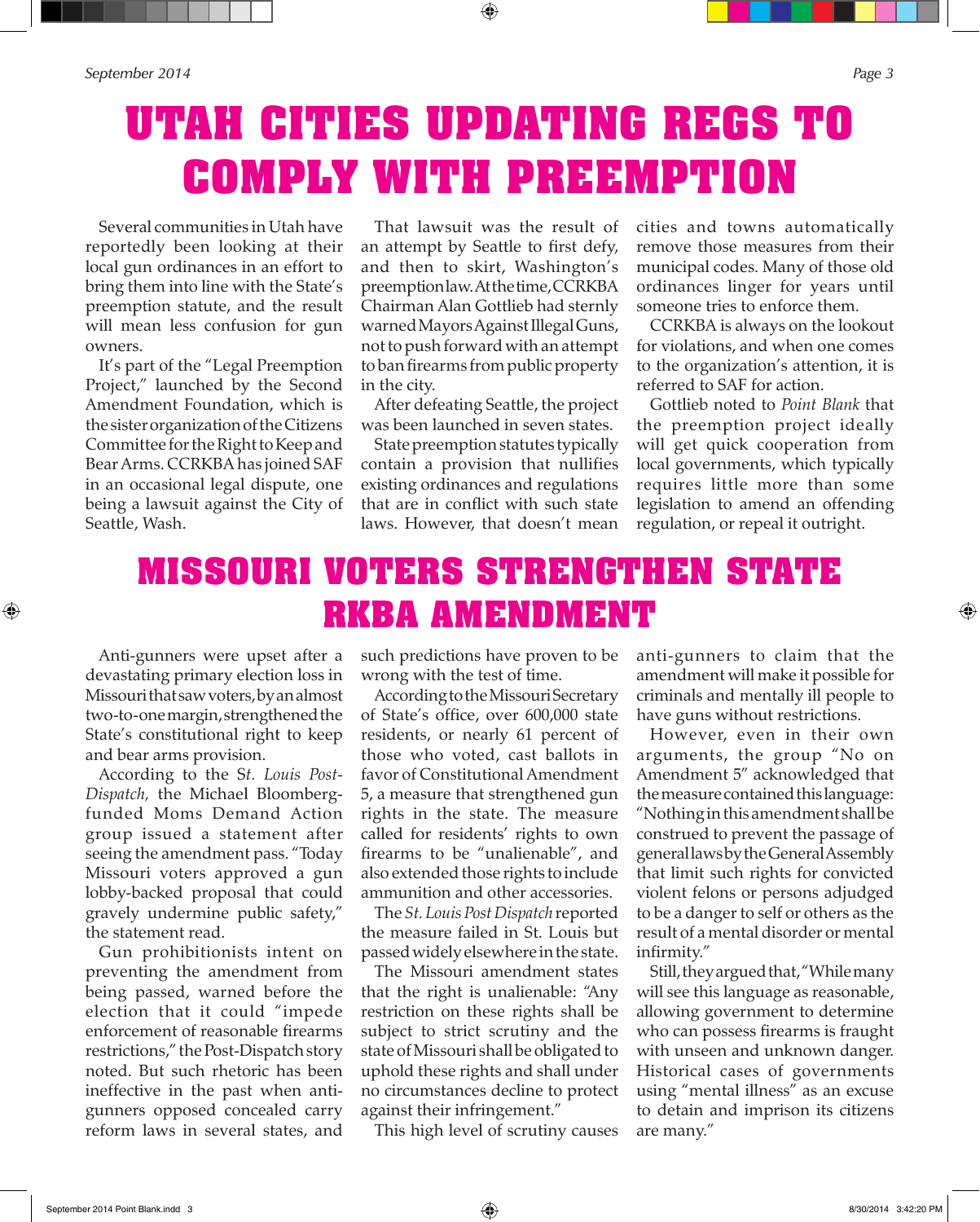*Page 4 September 2014*

⊕

**CCRKBA CHIEF GETS ORIGINAL GA. 2A RESOLUTION**

⊕

When he spoke in Atlanta recently at the GeorgiaCarry.org at their annual convention's dinner, Alan Gottlieb, chairman of the Citizens Committee for the Right to Keep and Bear Arms, came away with something special, the original signed and framed House Resolution 1655, in which the Georgia House calls on Congress to "protect and defend the Constitution of the United States."

The resolution further expressed the State of Georgia's "commitment to protecting the rights of our citizens against any attempt to curtail those rights."

Gottlieb accepted the original document, signed by the clerk of the Georgia State House with the official state seal affixed, from State Rep. Tom Kirby of the state's 114th District and a prime sponsor of the resolution.

Georgia Carry has grown to more than 7,300 members. The organization, according to the *Atlanta Journal-Constitution*, "lobbied heavily" for the state's new gun law that expands where legally-armed citizens can carry firearms. The expanded list includes churches, government buildings under certain

Remington Arms announced in August that it is laying off more than 105 employees from its facility in Ilion, NY, and moving at least 80 of those jobs to Huntsville, Ala.

According to WKTV and The Outdoor Wire, the Alabama plant was opened in May. That brings production of Remington firearms to a more gun-friendly environment than New York a year after passage of the SAFE Act, which was pushed

conditions, public schools and bars, the newspaper said.

The new law has been criticized by gun control organizations.

House Resolution 1655 said:

WHEREAS, the Second Amendment to the United States Constitution states, "A well regulated Militia, being necessary to the security of a free State, the right of the people to keep and bear Arms shall not be infringed"; and

WHEREAS, the intent and purpose of the Second Amendment is to preserve and guarantee, not grant, the preexisting right of individuals to keep and bear arms; and

WHEREAS, the Constitution of the United States provides very specific and limited powers to the federal government then reinforces those limitations in the Tenth Amendment, stating, "The powers not delegated to the United States by the Constitution, nor prohibited by it to the States, are reserved to the States respectively, or to the people"; and

WHEREAS, the Constitution clearly states that Congress has no authority to infringe on the people's Second Amendment right to keep and bear arms, including any attempt to ban or restrict ownership of a

**NY SAFE ACT CAUSING BUSINESS CASUALTIES?**

through by anti-gun New York Gov. Andrew Cuomo.

The company would not confirm that its decision was connected to the SAFE Act, but the Outdoor Wire did note that the jobs are moving, but the employees who held them are not. This amounts to serious job loss in the Ilion area, and if it is because of the gun control legislation, there might be speculation that this could have political fallout.

firearm including but not limited to a semiautomatic firearm or any magazine of a firearm, or to require any firearm, magazine, or other firearm accessory to be registered in any manner; and

WHEREAS, no public servant in the State of Georgia has the authority to enforce or attempt to enforce any federal act, law, statute, rule, or regulation relating to a firearm, firearm accessory, or ammunition owned or manufactured commercially or privately in Georgia and that remains exclusively within the borders of the state; and

WHEREAS, the State of Georgia may defend the rights of the citizens of this state in a federal prosecution for a violation of federal law that is in direct conflict with the United States Constitution relating to the manufacture, sale, transfer, or possession of a firearm, firearm accessory, or ammunition owned or manufactured and retained exclusively within the borders of this state.

NOW, THEREFORE, BE IT RESOLVED BY THE HOUSE OF REPRESENTATIVES, that the members of this body join in requesting that Congress protect and defend the Constitution of the United States, and in expressing the State of Georgia's commitment to protecting the rights of our citizens against any attempt to curtail those rights.

BE IT FURTHER RESOLVED, that the Clerk of the House of Representatives is authorized and directed to transmit appropriate copies of this resolution to the Georgia congressional delegation.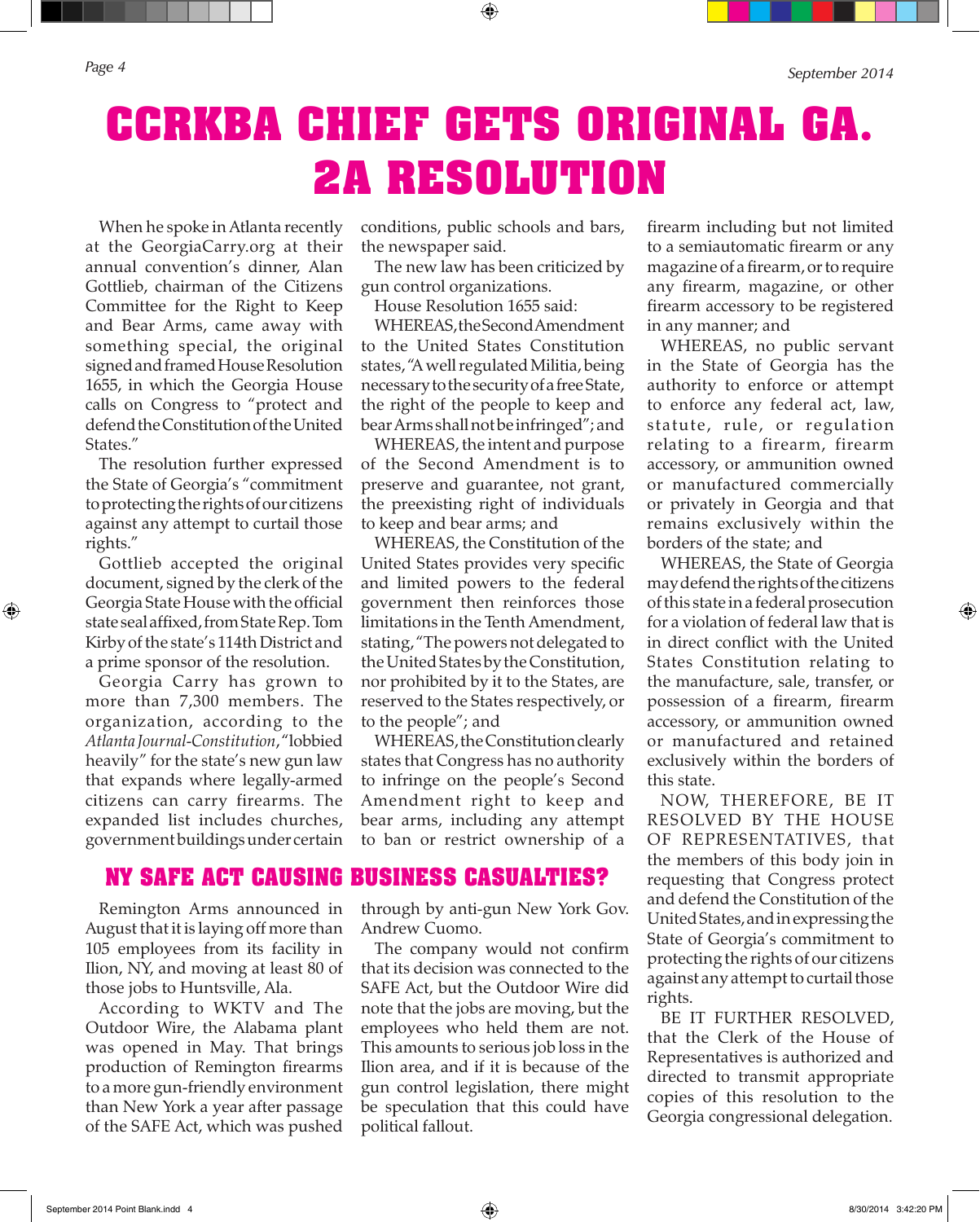## **NEW BOOK CONFIRMS ADMINISTRATION'S DEAF EARS ON GUN RIGHTS**

A new book just released confirms that the Obama administration prefers "politics over policy" and essentially closed its ears to gun rights organizations in the aftermath of the Sandy Hook tragedy.

The White House would not even acknowledge the Citizens Committee for the Right to Keep and Bear Arms during so-called "discussions."

*New York Times* best-selling author Frank Miniter's new book, *The Future of the Gun*, suggests that the Obama administration essentially "pushed away" the gun rights community when there might have been an opportunity for productive dialogue. According to a preview of the book by *Washington Examiner's* Paul Bedard,

⊕

the administration "wrongly thought the country was on their side in banning assault weapons."

Gottlieb is no stranger to deaf ears from gun control proponents.

Last year, when he offered to sit down with the man now largely financing Washington state's gun control measure, Initiative 594, he wasn't interested. Here's how the *Seattle Times* reported that situation:

"Alan Gottlieb, a prominent Bellevue Second Amendment activist, said he reached out to (wealthy venture capitalized Nick) Hanauer through an intermediary to see if he'd discuss ways to make his background-check initiative more palatable to gunrights advocates.

"Hanauer wasn't interested," the *Times* reported.

"I thought his response was a little arrogant," Gottlieb said. "I don't think he has any interest in meeting with people who don't share his views."

"Hanauer said by the time Gottlieb reached out, initiative backers were 'on a fast track' to file the measure," the *Times* said. "He added that since Gottlieb has spent his career pushing pro-gun laws, he 'was not someone we considered seriously' as a source for advice'."

Thanks to revelations like this, the general public may finally understand that anti-gunners are far more interested in divisive politics than productive discourse.

## **CITIZEN ACTION PROJECT**

The mid-term elections are less than two months away. For states with mail-in balloting, ballots go out in mid-October.

Now is the time to be checking on your status as a voter. Is your voter registration current? Address correct? Name changes since the last election? How about your family members? Co-workers? Shooting or hunting buddies?

This is the time to make any changes or corrections necessary to ensure that YOUR VOTE COUNTS on November 4.

Voter registration in most of the United States is done at the county level, through the County Auditor or County Elections Office. Registration or updates may also be conducted on line in most states.

"Rock the vote" is a web site designed to assist younger or first time voters in registering to accomplish this cherished right. The theme focuses on younger voters, but the procedure provided works for everyone. You can visit their web site at: www.rockthevote.com

Mail-in balloting is an available option in many states. While putting a stamp on an envelope and dropping it in the mail may not offer the sense of civic accomplishment that accompanies going to the polls, it ensures that weather, travel or other distractions don't prevent your vote from being counted.

This is particularly important for those who will be in the field during the fall hunting seasons. If you are planning a hunting trip that will take you out of town on election day, it is your responsibility to get an absentee ballot, fill it out before you leave, and make sure it goes into the mailbox.

Military members, merchant mariners and their families not only have the right to vote in their home state elections, they are encouraged to do so. Most military units have a "Voting Officer" designated who can assist in filling out and submitting a Federal Post Card Application that covers both registration and ensures you will receive a mail-in ballot. Absentee voter assistance is also available via the Federal Voter Assistance Program at http://www.fvap.gov/

Voting isn't just a right, it's a civic duty. How you vote will determine the future of your gun rights. And remember: Elections matter.

⊕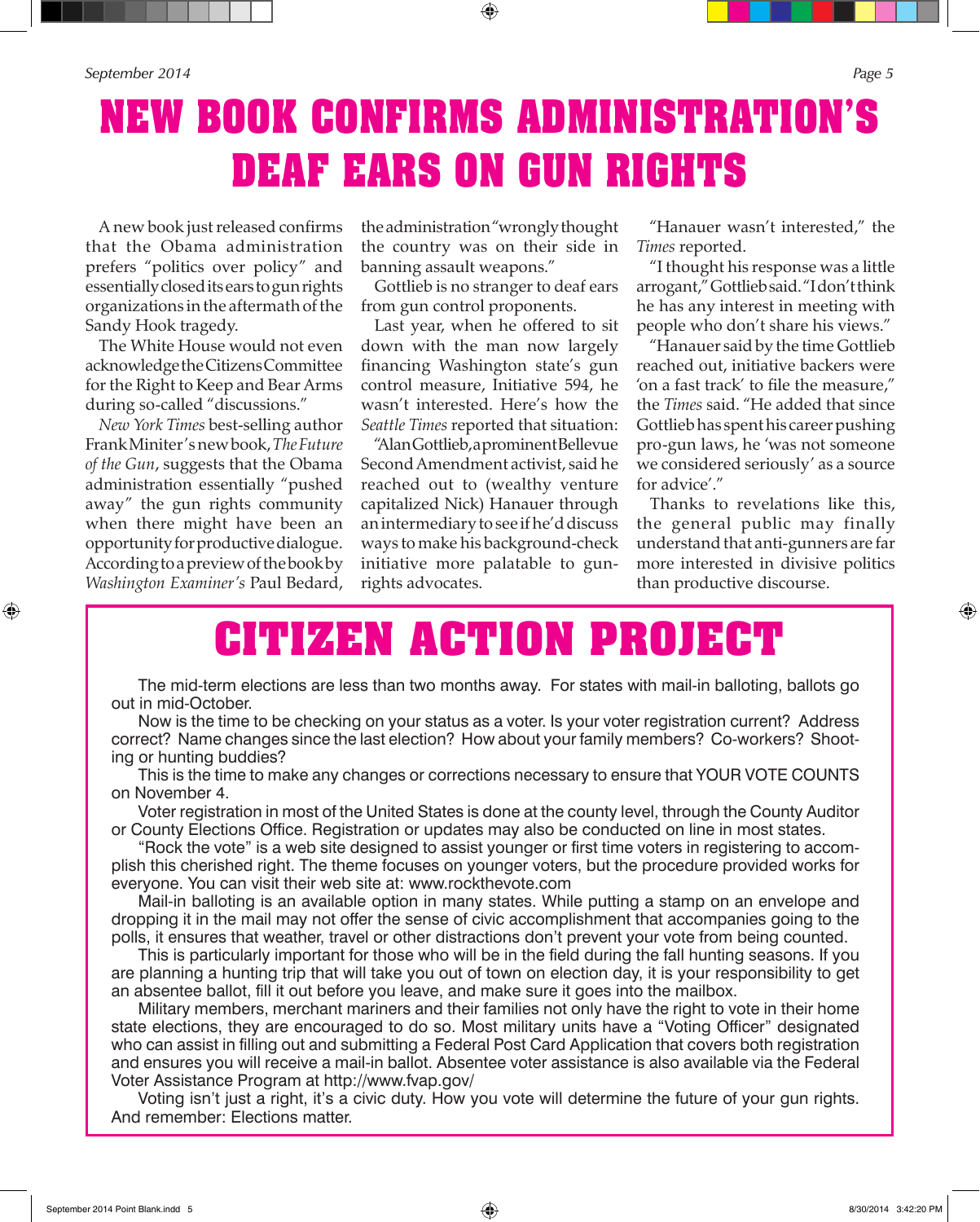⊕

## **VICTIM ADVOCATE SAYS GUNS 'EMPOWER' PEOPLE TO PROTECT THEMSELVES**

⊕

Salem, Ore., resident Rachel Lucas, who grew up in a liberal, anti-gun household, seems on her way to becoming a gun rights advocate that gun prohibitionists could ever experience.

A survivor of a brutal attack several years ago – the kind of incident which she acknowledged "changes your life forever" – the mom, former music and voice teacher, is now a proud gun owner and an activist for gun rights and crime victims. She has an Oregon Concealed Handgun License (CHL) and carries.

She has testified before the Oregon Legislature against various gun control proposals. In the wake of the horrible attacks at the Clackamas Mall and Sandy Hook, she founded Safer Oregon – Oregon Crime Victims for Self Protection.

"At one point in my life," Lucas told *Point Blank*, "I really was anti-gun. I bought the whole Brady thing hook, line and sinker. But when I went shooting; if we can get women to try out shooting, then we win them over."

Following her violent attack, which she detailed in a riveting

August Op-ed article that appeared in the S*alem Statesman-Journal*, Lucas went through "a lot of therapy." She experienced panic attacks.

"You think you're over it," she said, "but then something hits out of the blue, some new challenge that you have to work through. You heal, but the scars are always there."

Now something else is there as well: Confidence.

"When I shot a gun for the first time," she recalled, "I realized a whole area where I had been scared. It empowered me…I know I can protect myself."

She took a class, which is a requirement to obtain an Oregon CHL, and after buying her first handgun, she "went shooting every week."

Lucas is hardly the only woman who has lived through a traumatic experience, and she has determined that by stepping forward and telling her story, others are inspired to do likewise.

"If they're going to attack women," she said, "then women can stand up and tell their stories. Women are stronger nowadays. I feel like women

#### **ANOTHER ANTI-GUN MAYOR IN LEGAL TROUBLE**

Another member of Mayors Against Illegal Guns is in legal trouble, and this isn't the first goround for Monticello, N.Y. Mayor Gordon Jenkins.

According to the Washington Free Beacon, Jenkins – who earlier pleaded guilty to selling "knockoff' copies of merchandise and was last year arrested for allegedly driving while intoxicated – has been arrested on charges of bribery. Jenkins was

arrested in mid-August, the Free Beacon reported, as was Monticello Building Inspector James Snowden.

Jenkins is not the only member of Bloomberg's mayoral gun control group to run afoul of the law. Several mayors have gotten into trouble, and some have even been sentenced to prison. The list includes former New Orleans Mayor Ray Nagin, and former Detroit Mayor Kwame Kilpatrick, both Democrats. Jenkins is also a Democrat. who have been victims of crime have powerful stories to tell and we have one of the strongest voices to protect our rights."

The Lucas family moved and her fledgling grassroots organization went on something of a hiatus. But what rekindled her activism was a segment of "The View," during which an advertisement supporting background checks was shown. This message was produced by anti-gun billionaire Michael Bloomberg's Everytown for Gun Safety, and it depicts a woman on the telephone with police as her ex-husband kicks in the front door, grabs their son and then pulls a pistol out of his pocket and, of camera after the screen goes dramatically black, a shot is fired.

It was the reaction of three of the four female panelists that got Lucas' attention. All three suggested that the video actually makes a case for owning a gun.

 Lucas thinks the philosophy and message of her organization "needs to go nationwide." The gun control battle is waged largely on an emotional level, she acknowledged, but there are two sides to the argument, with plenty of emotion on the side of victims who have armed themselves.

"We want to help people learn to testify," she explained. "There's a way to share…You want to help people aim and shoot and tell their stories to win hearts and minds. There is strength in numbers."

But it takes someone like Rachel Lucas to inspire people, which she had been doing rather well in Oregon. That's why she is being recognized as our Gun Rights Defender of the Month.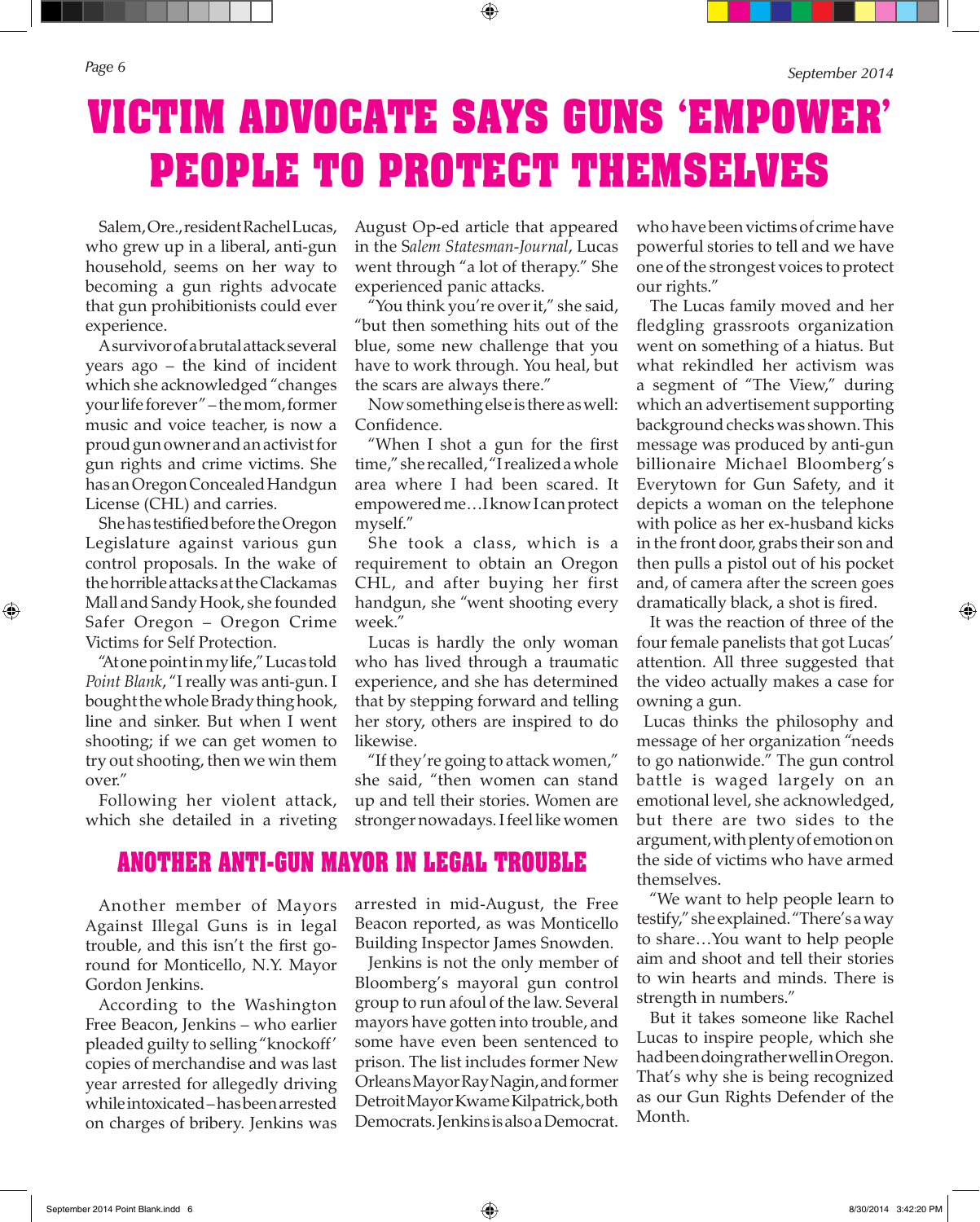*September 2014 Page 7*

From the only cops should have guns file comes this story about a suburban Chicago, IL, police department is in trouble with the feds over their handling of some guns.

The A*rlington Heights Daily Herald* reported that the U.S. Department of Defense is looking into the matter, which concerns two M-16A1 rifles that were loaned to the Des Plaines police department over 10 years ago as part of a federal program, but which earlier this year turned up missing as part of an internal department audit.

A spokeswoman for the Department of Defense told the newspaper that the agency's inspector general is reviewing this incident, and the Des Plaines police have been suspended from the program.

Pennsylvania has become the latest state to see its legislature consider a proposal regarding the storage of guns by employees in their cars while at work.

v

 $\textcircled{\scriptsize{+}}$ 

According to *LancasterOnline. com*, House Bill 2243, cosponsored by Lancaster state Representative Bryan Cutler, would prohibit employers from preventing their employees from storing their personal firearms in their vehicles while on company property; there would be exceptions, reports the website, including for post offices and schools.

Further, the bill would allow employees and their family members legal recourse against employers if such policies prevent them from defending themselves and as a result are hurt.

The website reports the bill is in the House's Transportation Committee and is awaiting review there.

v

A prominent professional basketball player has been sent to the sidelines as a result of violating New York State's tough gun laws.

Raymond Felton, a player for the Dallas Mavericks, was suspended by the National Basketball Association for four games, according to a report from *ESPNDallas.com*. Felton was disciplined as a result of a guilty plea he made as part of a plea bargain last month on two weapons-related charges. According to the website, Felton, who was a member of the New York Knicks at the time of the violations, admitted he was in possession of a pistol without a license and also a large-capacity magazine.

 $\textcolor{black}{\textcircled{\tiny \#}}$ 

QUICK SHOTS

ESPNDallas reported Felton was fined and also sentenced to community service time. The suspension will be for the first four games of the season.

v

According to a story in the *Texas Tribune,* state gun rights supporters are expressing opposition to proposed new rules being looked at by the Texas Alcoholic Beverage Commission that would have allowed booze sales at shows in public facilities provided several restrictions were met. However, pro-gun folks, reported the *Tribune*, are concerned the current proposal's wording could create conflicts that could result in some gun shows not occurring.

Discussion is continuing on the proposal.

An armed citizen in Valley of the Sun in, AZ, put an end to a carjacking.

v

KTVK-TV reported the incident happened when a woman arrived home and was immediately confronted by the suspect, who had asked to use her phone. When the resident refused, the bad guy allegedly pulled her out of her vehicle, and drove off. A neighbor woman went to the vehicle and opened the passenger-side door, only to herself be knocked to the ground. The suspect got away, but not before the neighbor woman's husband opened fire with his gun at the car.

The suspect, reported KTVK, ended up crashing the car a short distance

away, and when police showed up to that scene, they found that the bad guy had been wounded from the gunshots; he died later at a hospital.

v

A city councilman in a Nashville, TN, suburb wants to make it easier for concealed carry permit holders to carry their guns while out for their morning run or walk.

According to WSMV-TV, Murfreesboro councilman Ed Smotherman is looking at proposing an amendment to a proposal that would ban guns in city parks that would exempt permit holders from those rules while using what is known as the "greenway" system, meaning area trails and trailheads.

The TV station reported that since it is an amendment to a proposed rule, it will get a vote without regular protocols needed, and that the city attorney will have to advise the council further before any action would be taken.

Gun rights supporters in one North Carolina county have, for the time being, put the brakes on a proposed gun ordinance.

v

According to WRAL-TV, a packed audience, many of whom were opposed to the proposal, filled the chambers of the Harnett County Commission. The commissioners were looking at the legislation, which if passed would regulate where firearms in the county could be discharged and also regulate the discharge of explosive devices.

One resident, reported the TV station, suggested in testimony the proposal was "anti-gun" and demanded a public vote on it. The county's sheriff, however, indicated that the rules were designed for urban areas within the county.

Commissioners voted to set aside the proposal, according to WRAL, and have a subcommittee look into it further.